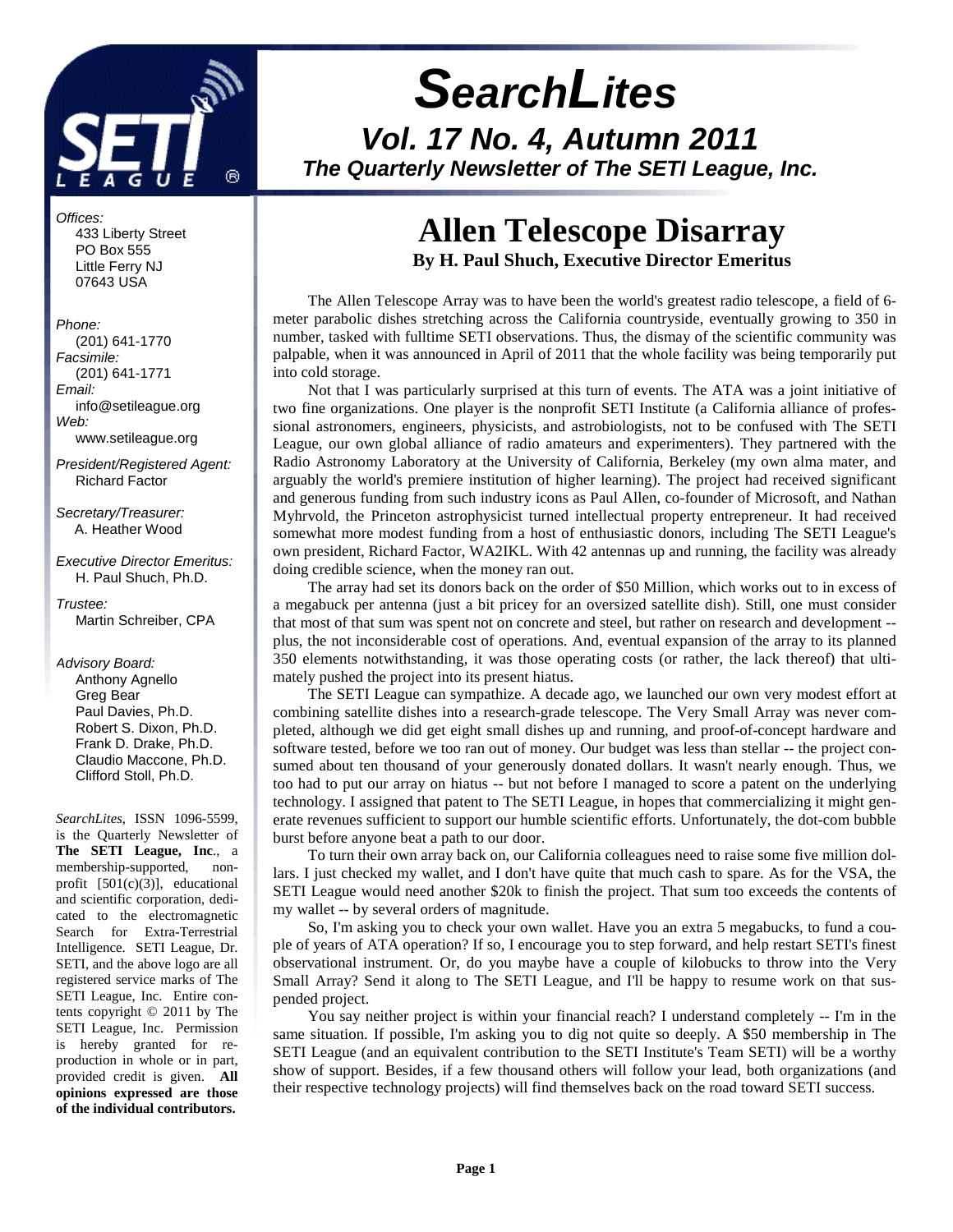### *Guest Editorial:*

### **Rationale for METI by Alexander L. Zaitsev Institute of Radio Engineering Russian Academy of Science**

More than 40 years ago, Nicholay Kardashev expressed the profound idea that the transmission of information into the Cosmos, addressed to supposed "brothers on reason," is a vital and a natural need of highly developed civilizations. He wrote: "There are reasons to believe that transmission of information is one of the basic conditions of existence for super-civilizations". It is clear that Messaging to Extraterrestrial Intelligence (METI) is treated not as "bait" to attract other civilizations and to ensure the success of terrestrial searching, but as something immeasurably greater: namely, as one of the fundamental requirements of an advanced civilization.

Extremely interesting is the historical aspect of the problem. We give only two examples among many. In the early years of the 19th century, Carl Gauss was thinking about how to tell aliens of the existence of intelligent beings on Earth. In 1896 Konstantin Tsiolkovsky published in the weekly Kaluga Herald an article on the same topic. The main question related to these and many similar projects is how to understand the interest of the outstanding scientists of the past to this problem. The issue is not as simple as it seems at first glance. It cannot be attributed merely to possible eccentricities of those noted scientists.

#### **METI and the Great Silence**

In 1999, after the development and transmission by us from Evpatoria of the first multi-page interstellar radio messages *Cosmic Call*, the late Steven Ostro, the American authority in the field of radar studies of asteroids and comets, sent us his unpublished work: Project Moonbeam: An Omnidirectional Radio Beacon for the Lunar Farside. In this JPL paper, he proposed to create a powerful beacon for regular interstellar broadcasts. Particularly memorable is a phrase that deserves to be a maxim: "We might conclude that it is better to give than to receive, and that the war on Great Silence must begin at home". The sooner that terrestrial planetary consciousness begins to understand and accept this idea, the better!

The various SETI programs have spent hundreds of times longer in searching than all METI programs have spent transmitting. This paradoxical disparity of effort, a passionate desire to receive and no corresponding attempt to give, I have subsequently called *The SETI Paradox*. A trivial consequence of this paradox is an explanation of the Silence of the Universe: "If not only

earthly but also other planetary consciousness are so inclined that they prefer to receive rather than give, the search does not make sense, because the Universe is silent".

Another conceivable reason for Silence is intimidation of our society, by scientists and science-fiction writers who seriously consider the threat of alien invasion. In a previous article, we said about this, "we subscribe to one possible solution to the Fermi Paradox: Suppose each extraterrestrial civilization in the Milky Way has been frightened by its own SETI leaders into believing that sending messages to other stars is just too risky. Then it is possible we live in a galaxy where everyone is listening and no one is speaking. In order to learn of each others' existence - and science - someone has to make the first move."

It is necessary to understand and remember that the transmission of interstellar radio messages from the Earth is as meaningful as is our own search for radio messages from other civilizations. If because of hysteria over possible alien invasion we would ban those who engage in METI, calling their actions irresponsible and reckless to the point of idiocy, then the question arises just whose messages are the various SETI groups seeking? Does the acronym "SETI" imply the Search for Extra-Terrestrial Idiots?

#### **Isolationism as a possible cause of extinction of civilizations**

Sebastian von Hoerner in the 1960s indicated that "apathy" or "Loss of Interest" could lead to the extinction of advanced civilizations. The Russian language has a colloquial phrase that translates to "one-man island." I cannot speak for all, but I do not want to live in a cocoon, in a "one-man island," without the option of sending a messages outside. Such a life is not particularly interesting!

Any prohibition of message transmission converts the Earth into a "one-civilization island." I think that it is not interesting for inhabitants to live in such enforced self-isolation, in such a lurker-like status. Any civilization which is forced to hide and tremble because of farfetched fears, is doomed to extinction.

We conclude that the struggle against *one* mythical ET-threat by means of prohibition of any Radar Astronomy transmission, and any sending of messages to ETIs, creates *two* very real problems: defenselessness in the face of asteroid hazards, and the threat of extinction due to the self-isolated civilization's own apathy.

**Disclaimer:** The opinions expressed in editorials are those of the individual authors, and do not necessarily reflect the position of The SETI League, Inc., its Trustees, officers, Advisory Board, members, donors, or commercial sponsors.  $\cdot$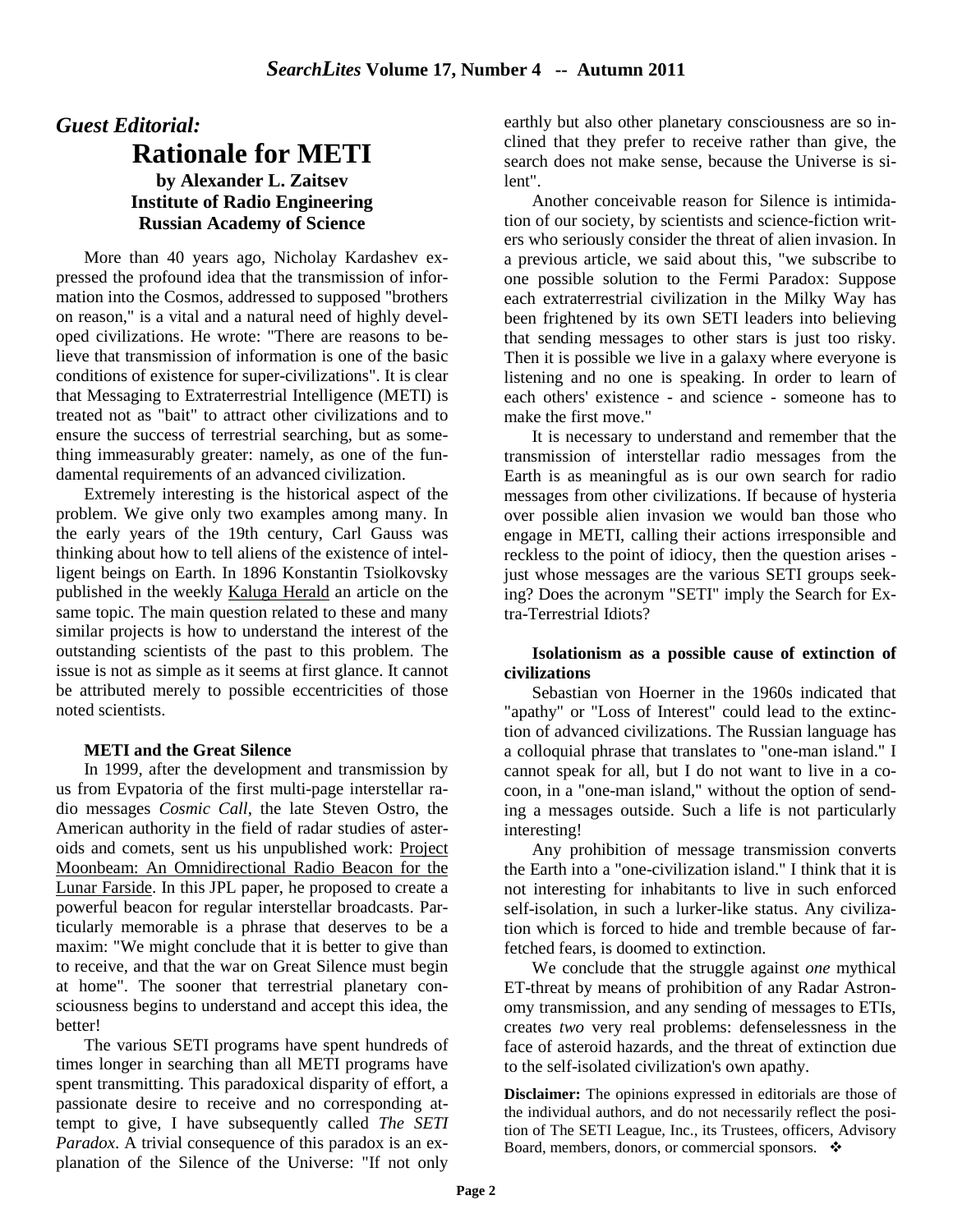### **Space Renaissance: The beginning, not the end by Space Renaissance International**

Concluding its first conference, the Space Renaissance International (SRI) declared that no matter what some pundits claimed with the final flight of the U.S. Space Shuttle, the work of expanding human civilization beyond Earth is just beginning.

In his remarks to this, the first known such congress held entirely on the Internet, SRI founder and president Adriano Autino said: "This is the end of an age: the age of space used for Earth. And a new age is beginning: the age of space used for human development outside Earth -- the age of Space Renaissance."

The SRI Congress was represented not only by members of the young organization but by curious supporters of worldwide cooperation in matters of space development. In response to the current question "Why go there," SRI member Rob Hunt recalled a statement made by X-Prize founder Peter Diamandis in a TED talk a few years ago. Hunt reported that Diamandis said, "There are three motivators for space development: 1. Curiosity, 2. Fear of global disasters, and 3. Profit." Hunt concluded that all three can be addressed by SRI philosophy.

And what is "SRI Philosophy?" According to the SRI Manifesto, published in 2009, it is grounded in the concept of "Astronautic Humanism" described by Dr. Marco C. Bernasconi: "Astronautical Humanism is based on a scientific view of the Universe, and naturally arrives to a system-oriented, evolutionary approach." Characteristic of astronautic humanism is that human civilization must look up at the stars and not down at our feet. Efforts to conserve the finite resources of this one planet should, and must, continue, but with the clear understanding that Earth will inevitably exhaust them. Steps must be taken starting now to extend the reach of humanity not only to visit other worlds but to establish a permanent presence.

One product of the SRI Congress was the adoption of three specific and concrete projects: first, to assess global civilization risk and countermeasures and communicate with all the scientific and nonscientific communities potentially interested in analyzing the future of civilization and the related challenges; second, to investigate different space business lines and provide solid analyses and priorities for industrial development outside the Earth envelope; third, develop a "Virtual Orbital Space Settlement Project," which will provide a realistic dream environment to communicate with all who would like to experiment with life in an orbital city. This will provide a virtual model upon which a real orbiting space

settlement can be constructed in actual space. This project is already under way and attracting attention.

Plans are to make a transcript of the entire four-day SRI Congress available online, but in the meantime, anyone interested in the goals and ambitions of SRI and becoming a member can go to the Space Renaissance Initiative website, www.SpaceRenaissance.org, for more complete information. ❖

# **Event Horizon**

SearchLites readers are apprised of the following conferences and meetings at which SETI-related information will be presented. League members are invited to check our World Wide Web site (www.setileague.org) under *Event Horizon*, or email to us at info@setileague.org, to obtain further details. Members are also encouraged to send in information about upcoming events of which we may be unaware.

**October 3 - 7, 2011**: *62nd International Astronautical Congress*, Cape Town, South Africa.

**April 21, 2012, 0000 UTC - 2359 UTC**: Thirteenth annual SETI League Ham Radio QSO Party: 3.551, 7.0309, 7.2039, 14.084, 14.204, 21.306, and 28.408 MHz.

**April 22, 2012**: Eighteenth SETI League Annual Membership Meeting, Little Ferry NJ.

**August 30 - September 3, 2012**: Chicon 7 70th World Science Fiction Convention, Chicago IL.

**September 2012 (dates TBA)**: *Sixth International Congress for Radio Astronomy* , Medicina, Italy.

**October 1 - 5, 2012**: *63rd International Astronautical Congress*, Naples, Italy.

**April 20, 2013, 0000 UTC - 2359 UTC**: Fourteenth annual SETI League Ham Radio QSO Party: 3.551, 7.0309, 7.2039, 14.084, 14.204, 21.306, and 28.408 MHz.

**April 21, 2013**: Nineteenth SETI League Annual Membership Meeting, Little Ferry NJ.

**October, 2013 (dates TBA)**: *64th International Astronautical Congress*, Beijing, China.

**April 19, 2014, 0000 UTC - 2359 UTC**: Fourteenth annual SETI League Ham Radio QSO Party: 3.551, 7.0309, 7.2039, 14.084, 14.204, 21.306, and 28.408 MHz.

**April 20, 2014**: Nineteenth SETI League Annual Membership Meeting, Little Ferry NJ. ❖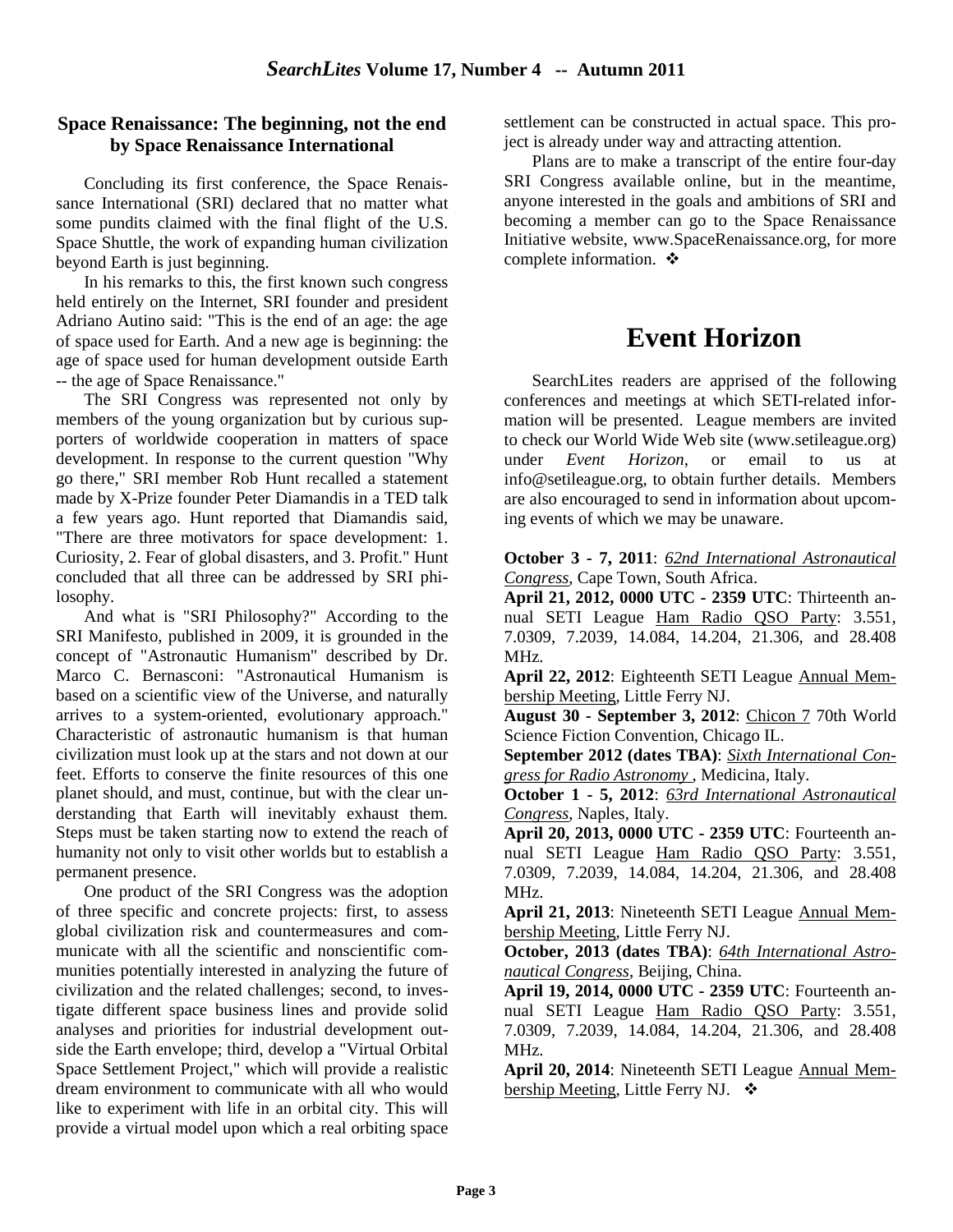### **Delaware Valley Amateur Astronomers listen to the folk songs of the spheres**

#### **by Joe Barron News Editor, Springfield Sun Copyright © Montgomery Media, used by permission**

Perhaps only a select group of enthusiasts would enjoy a rousing sing-along about the search for life in outer space, but Paul Shuch certainly knew his audience. Shuch, the director emeritus of the SETI League Inc., spoke — and sang — to a gathering of the Delaware Valley Amateur Astronomers June 17 at the Greater Plymouth Community Center, and after more than an hour of regaling members with the history of the search for extraterrestrial intelligence, he had inspired at least a few to think about joining the effort.

 "I'm game," said club President Len Jensen. "I think this is great. I think this is really one of the best [presentations] we've ever had."

SETI stands for the search for extraterrestrial intelligence, and it began, really, with the invention of radio astronomy in the 1930s, Shuch said. If other civilizations do exist somewhere else in the universe, and if they do feel like getting in touch with us, then scientists expect them to broadcast their radio signals along a fairly narrow bandwidth in which there is little background interference, Shuch said.

Astronomers listening for signals have, therefore, tuned their radio telescopes to this bandwidth, which is centered around 1420 MHz. They have not heard any unmistakable greetings so far, although in 1977 they were thrilled when a telescope at Ohio State University picked up a burst of radio waves right at where they would have expected it to be.

The so-called Ohio State Wow Signal came from a cluster of stars about 200 light years away, Shuch said, but it never happened again, and its origin and purpose, if any, remain an enigma.

He did offer his own theory, which may be as plausible as any other: Since the signal occurred the night Elvis Presley died, it might have been the King's farewell as he returned to the mother ship.

It was that kind of evening — hard science punctuated with silliness. Throughout his presentation, Shuch commented on the history of SETI with songs that set his own lyrics to existing melodies, accompanying himself on guitar. He ended by inviting his audience to join the SETI League and take part in the search.

"Be a believer," he sang, "get a good receiver."

The federal government funded the search for extraterrestrial intelligence in the 1990s, but Congress pulled the plug abruptly after only a year. Since then, Shuch said, the effort has relied on private donations and amateur astronomers with small radio telescopes in their backyards.

About 140 radio astronomers around the world are taking part in SETI League's Project Argus — named for the Greek mythological giant with 100 eyes — although so far, all they seem to have picked up is interference from satellites, Shuch said.

Given the vastness of the universe and the time radio waves take to travel across the light years, Shuch said, the first signal astronomers receive will likely come from a long-dead civilization.

Dialogue with aliens will, therefore, be impossible, but the mere proof of their existence will be "worth the price of admission," he said.



**Dr. Len Jensen (left), president of the Delaware Valley Amateur Astronomers, welcomes SETI League executive director emeritus Dr. H. Paul Shuch at the group's June 2011 meeting. Joe Barron photo.**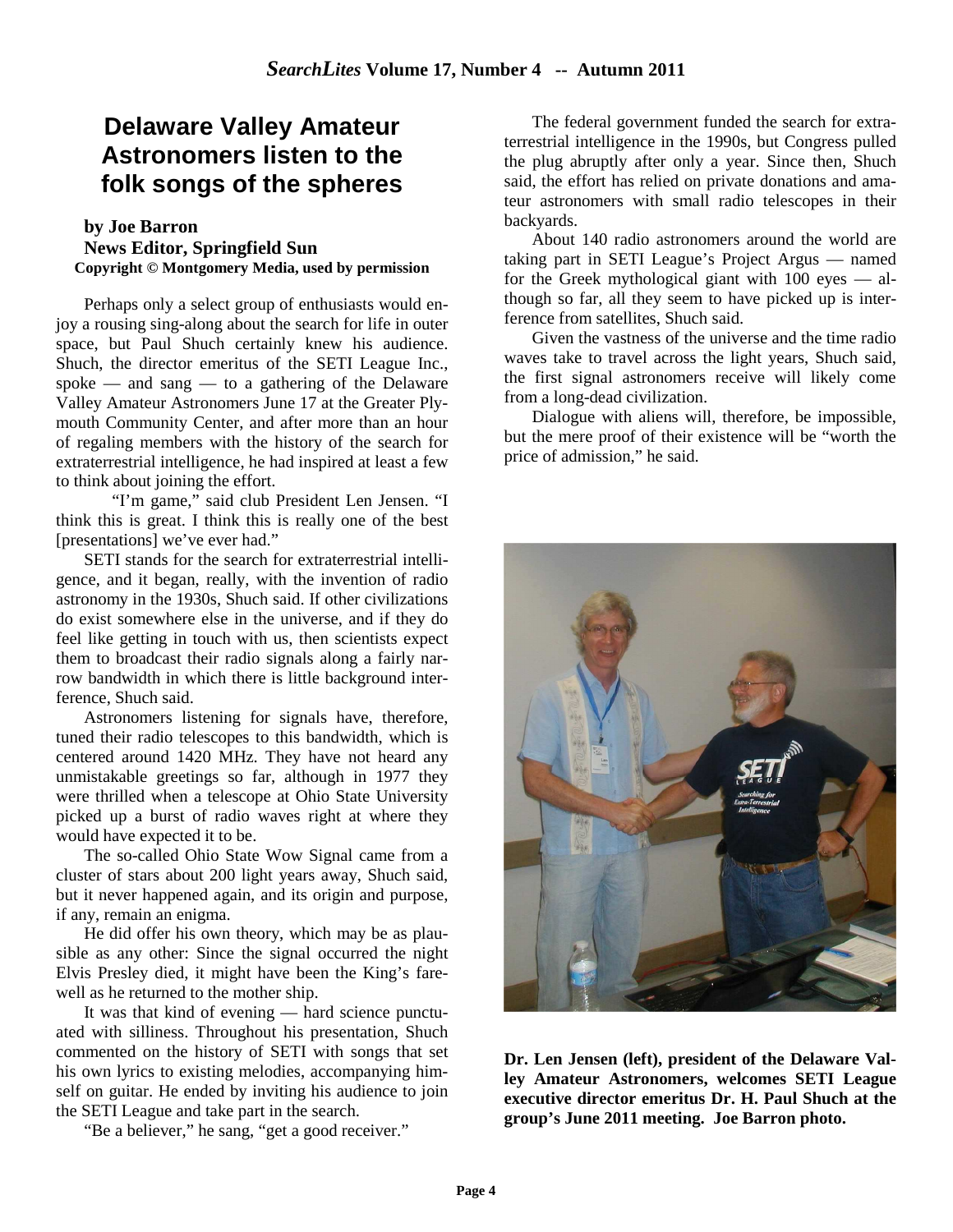# *Ask Dr. SETI ®*  **Updating Drake Equation Estimates Dear Dr. SETI:**

 *I've just read your response in the article entitled "Estimating Drake Equation Factors", which was last updated in 2002. I'm wondering if you could revisit and revise this response to reflect our current knowledge of how prodigiously populated the Universe is with planets. Surely, we've found hundreds of planets since that had been written several years ago. Can you elaborate on how this would impact the outcome of the Drake Equation?* 

 *Steve B.* 

### **The Doctor Responds:**

 It's true, Steve, that we are entering a golden age of exoplanet discovery, with the Kepler spacecraft now giving us thousands of candidates, and potentially hundreds of newly discovered habitable planets. So, we have probably nailed down the second and third Drake Equation factors: lots and lots of planets  $(f_p$  approaching unity), and at least one "good Earth" per solar system  $(n_e$  pretty close to one). But this doesn't really bring us any closer to a "solution" to the Drake Equation then we were a decade ago! Let me explain:

 When Frank Drake first penned this equation in 1961 (as simply an agenda for the world's first scientific SETI meeting), the only factor about which we could formulate even an educated estimate was the first one, the rate of stellar formation. Anything else was anybody's guess. We were, after all, multiplying seven things together (only one of which was even approximately known). Thus, estimates of N, the number of communicative civilizations in the milky way galaxy, ranged all over the map, from "none" to "billions and billions."

 Well, it's been a productive half-century, and now we can make a reasonable guess as to the first three Drake factors. So, we can confidently multiply three things we know by four others that remain purely speculative. Estimates of N are still all over the map!

 The fact is, we may never get a good estimate of N, until we've seen our own civilization live and die (providing us with an estimate of L, the longevity of technological civilizations in their communicative phase). When that happens, we will probably no longer care. So, the Drake Equation remains a marvelous tool for quantifying our ignorance.

 Does this make the Drake Equation useless? Not at all! It was never intended for solving, but rather for helping us to know what we *don't* know. As such, it continues to guide and motivate our research, and in so doing, increase human knowledge (or, at least, decrease human ignorance, if only slightly.)



**From Vadodara, India, amateur radio astronomer Divyadarshan Purohit sends along this picture of a peacock, India's national bird, eyeing the Gurudev Observatory's Radio Jove antenna. Peacocks are especially significant to The SETI League, since our All Sky Survey is named Project Argus, for the Greek guard beast who had 100 eyes and could see in all directions at once. Mythology tells us that when Argus died, the gods put his eyes on the tail of the peacock.** *Gurudev Observatory photo*



**SETI League advisory board member Dr. Claudio Maccone is seen at Parliament Palace (formerly known as Ceausescu's palace) in Bucharest, Romania, attending the 2nd IAA Planetary Defense Conference in May 2011. More information about this important conference may be found online at http://iaaweb.org/content/view/426/589/.** 

*Anatoly Zaitsev photo*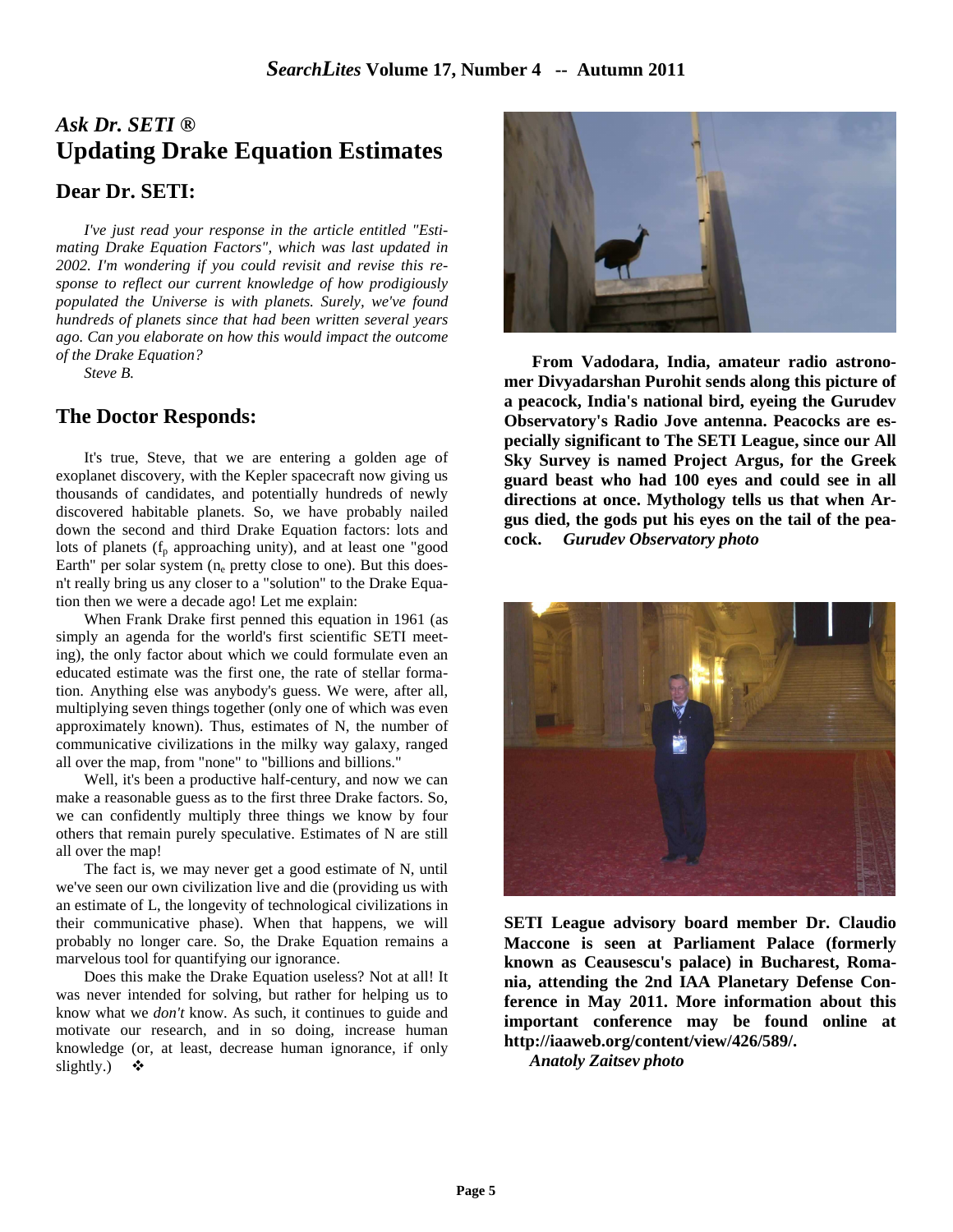### **Will the Allen Telescope Array Soon Resume its Scrutiny of the Skies? By Seth Shostak Senior Astronomer, SETI Institute**

On April 15, the Allen Telescope Array – a massive instrument designed from the pedestal up to be optimized for SETI experiments – was turned off. There was ironic synchrony in this unfortunate event, since April 15 is the deadline for Americans to file their income tax returns, and the ATA was shuttered for lack of monies.

The Array is a joint project of the SETI Institute, in California's Silicon Valley, and the radio astronomy lab at the University of California at Berkeley. Historically, the Institute raised the capital costs for construction of the Array, and UC Berkeley paid for the telescope operations at their Hat Creek Observatory, sheltered in the Cascade Mountains about 300 miles north of San Francisco. Unfortunately, the financial circumstances of the Berkeley radio astronomy group have worsened in recent years: National Science Foundation grants dwindled, and California's legendary fiscal woes meant that the university was compelled to reduce annual spending by hundreds of millions of dollars, with inevitable knock-on effects to research projects. The lugubrious bottom line is that – as of Spring 2011 – there were insufficient funds to keep the Observatory staffed and operational.

Reluctantly, the decision was made to put the ATA into a so-called "hibernation" mode: safely maintained, but not actually taking data. A skeleton, part-time staff of two oversees the site, but no observations have been made. The dishes are permanently aimed at the southern horizon.

Now, however, there's reason to expect photons at the end of the tunnel. A recent, two-month, crowd-sourced funding initiative, called SETIstars, raised more than \$200 thousand from the public to help get the ATA back on-line. With additional monies – the most promising being payment for part-time use of the Array by the U.S. Air Force for tracking satellites and space debris – it's quite possible that this instrument will resume scanning the skies for extraterrestrial signals as early as the end of September or shortly thereafter.

Funding will remain an ongoing concern of course, and it's also possible that the SETI Institute will find a replacement partner for the Berkeley radio astronomers who are, regrettably, no longer involved. But SETI experiments have historically (and frequently) been the victim of funding hiccups. So if past is prologue, the search for signals will resume soon.

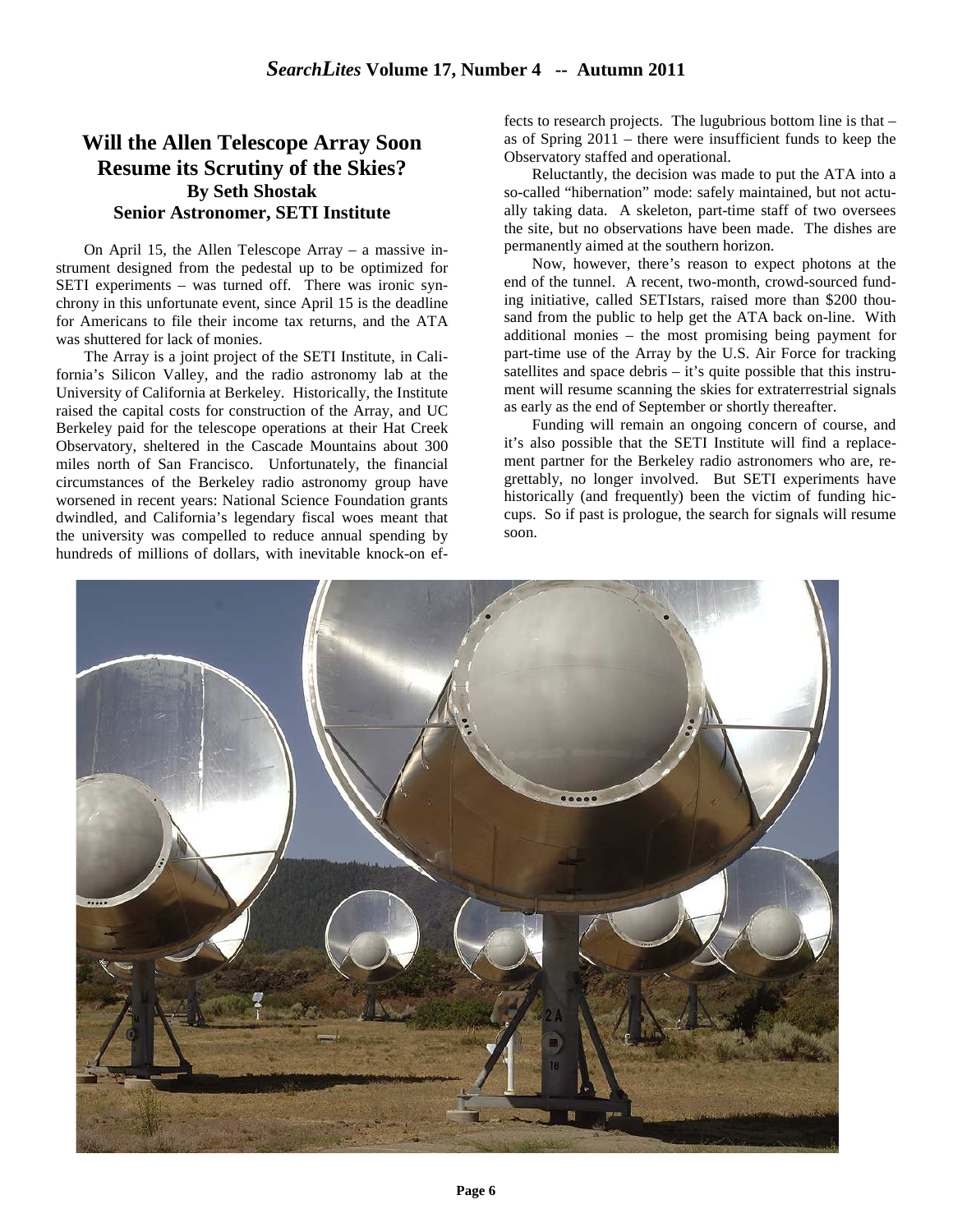### *Book Review*  **Cosmos and Culture** *edited by Steven Dick and Mark Lupisella* **Reviewed by Larry Klaes**

It is often difficult to get a wider perspective on existence, especially when you and the rest of your species have been stuck in one place for all but the smallest and most recent of times. This has certainly been the case with the species known as humanity. While a few ancient philosophers guessed that we live on a world surrounded by an immense amount of stars and space, it has only been in the last few centuries that both the scientific and general communities came to accept this state of existence as a fact. It has been an even shorter period of time - mere decades - since we have sent our mechanical emissaries and a relative handful of actual humans into the nearest regions of our cosmic neighborhood.

Why are we fascinated with a realm that is unimaginably vast, difficult to attain, and even dangerous? Does that which occurs in space affect life on Earth and in what ways? Are there other intelligent beings in the Universe and what may result if we should ever encounter one another? What will be the fate of all life far down the cosmic road? Tackling these mighty subjects is a book titled Cosmos & Culture: Cultural Evolution in a Cosmic Context (NASA SP-2009-4802), edited by Steven J. Dick and Mark L. Lupisella.

Most NASA publications deal with the illustrious history of the United States space program, often going into great detail about the people, processes, and machines. Cosmos & Culture looks at the ultimate reasons why we want to explore and settle space and how that decision will affect our society and species.

This topic is refreshing to see in a work from the space agency: With many space missions, one can sometimes get only vague platitudes as to why we seek to know what is out there. This sometimes creates a sense that the rest of the Universe and why science goes about studying it has no real, immediate relation to human society. With Cosmos & Culture, professionals from a variety of fields look at the Universe from their particular perspectives and attempt to bring it all together to show why and how the evolution and development of the Cosmos is anything but esoteric for our own biological and cultural development.

The result is a combination of fascinating ideas that go beyond the usual NASA literature, though sometimes they tend to get rather bogged down into their own explanations. Add to this the fact that many of the ideas presented in this book are admittedly speculation tends to make one worry that the results will be akin to reading a tract on a new form of religion. Nevertheless, the authors are sincere and excited in their efforts here and one knows that even if some of the answers are not what the questioners assumed or hoped for, they do succeed in bringing home the fact that we are an integral part of a much larger world than most of our forbearers could even consider. This is an idea that could literally and ultimately be the difference between either evolution or extinction for humanity.

One of the more important themes in this book is that of extraterrestrial life. The authors on this subject want to know if alien beings exist for three main reasons: To see how other creatures have evolved, if we can communicate with each other, and how our interactions will change us as we expand into the galaxy and beyond. The authors not only examine what kind of minds could exist besides our own and how they might affect us on various levels, but some also see how our attempts and plans to explain ourselves and our world to alien intelligences shapes our perspectives and ultimately our very existence in the process. As Douglas A. Vakoch, the Director of Interstellar Message Composition at The SETI Institute, says in Chapter 12: Encoding Our Origins:

"Although the focus of SETI is on making contact with intelligence beyond Earth, the exercise of portraying ourselves in interstellar messages provides us with an opportunity to cultivate greater intelligence on our own planet."

Though some chapters are easier to digest than others at a first sitting, Cosmos & Culture makes for a fascinating read. One is guaranteed to learn quite a few new facts and concepts even from a brief swim in these waters thanks to the variety of professionals who have come together to share their ideas. One also realizes how important this book is for our species to grasp the grander picture of reality, for we cannot even afford to pretend to be the focal point of existence any more if we want to avoid societal stagnation or worse. Cosmos & Culture does not claim to have all the answers, but this collection has certainly pointed the way towards some very interesting paths.

Cosmos & Culture: Cultural Evolution in a Cosmic Context, is available online for free at:

http://history.nasa.gov/SP-4802.pdf.